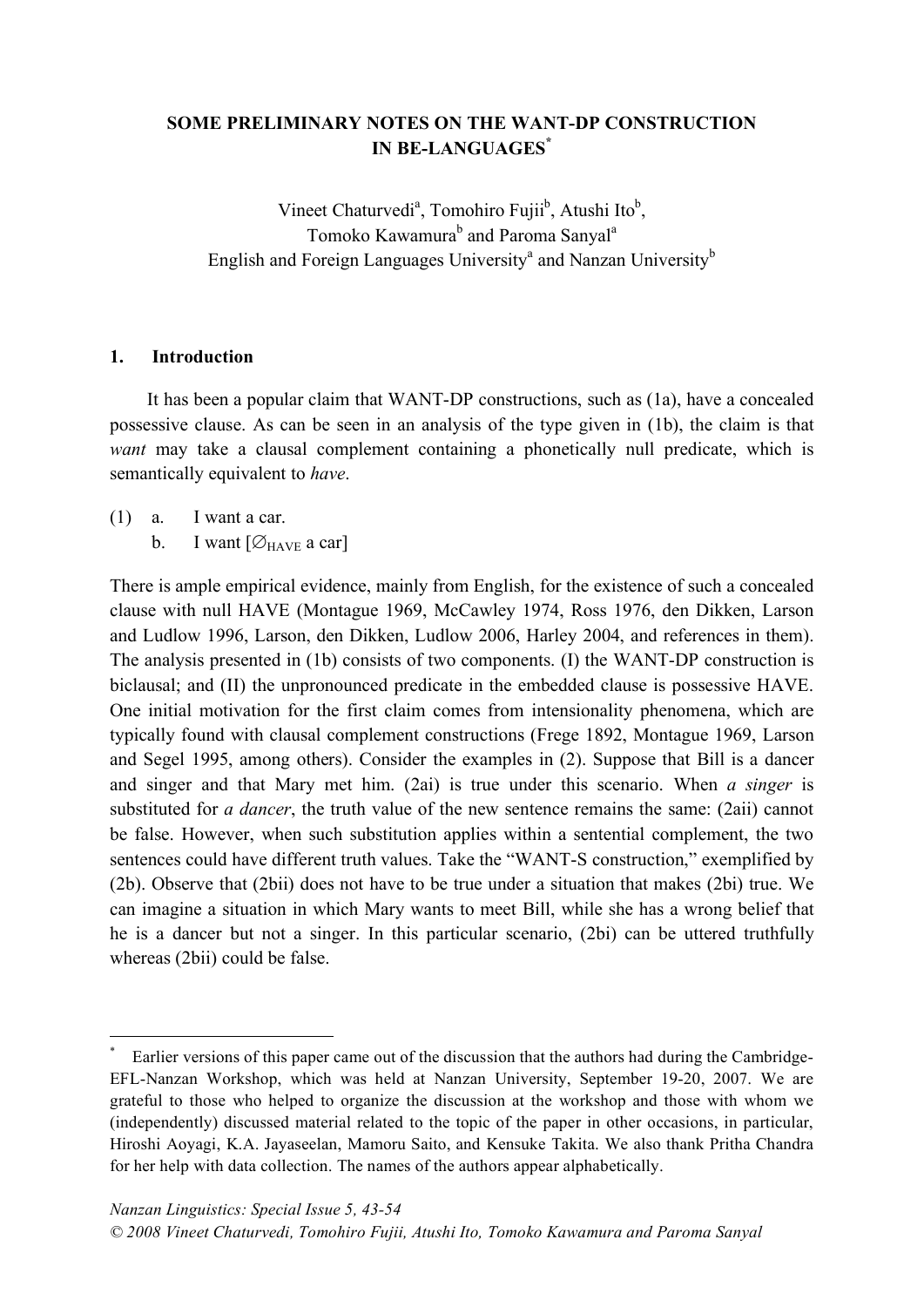- (2) a. i. Mary met a dancer. ii. Mary met a singer.
	- b. i. Mary wants [to meet a dancer]. ii. Mary wants [to meet a singer].

Thus sentential complement constructions like the WANT-S construction behave differently from simple transitive constructions with respect to substitution tests of these kinds.

Now turn to the WANT-DP construction. Consider the following pair of sentences:

- (3) a. Mary wants a dancer (in the movie).
	- b. Mary wants a singer (in the movie).

Suppose that Mary wants it to be true to have Bill as a dancer in the movie while believing that he is not singer. Under this scenario, (3a) is accepted as a true statement while (3b) does not have to be. Namely, preservation of the truth value is not observed with the WANT-DP construction. Based on intentionality phenomena like this, Quine (1960) and Montague (1969) suggest that this construction, despite its appearance, has a clausal complement structure.

There is also evidence that the predicate in the concealed clause is possessive HAVE. Ross (1976) observes that *have* and *want* have the same selection restrictions, as shown in (4) (cited from Larson, den Dikken, Ludlow 2006):

| (4) | a. |        | a cold         | $\mathfrak{b}$ . | a cold         |
|-----|----|--------|----------------|------------------|----------------|
|     |    |        | a sister       |                  | a sister       |
|     |    | I have | freedom        | 1 want           | freedom        |
|     |    |        | a driveway     |                  | a driveway     |
|     |    |        | # sentencehood |                  | # sentencehood |

The selection restrictions of *have* are carried over to the WANT-DP construction. This fact is explained if the possessive HAVE is covertly present in the WANT-DP construction.<sup>1</sup>

The present squib is concerned with such a null predicate-based analysis of a WANT-DP construction found in so-called "BE-languages," where possession is productively expressed by copula BE, rather than HAVE. In particular, we discuss data from Hindi and Japanese, both of which are well-known BE-languages.

In Hindi, the copula *hona* is found in a possessive construction, as shown in (5):

See den Dikken, Larson and Ludlow 1996, Larson, den Dikken and Ludlow 2006, and Endo, Kitagawa and Yoon 1999 for further arguments. See also Harley 2004 for a wider range of data concerning selection and a treatment of them.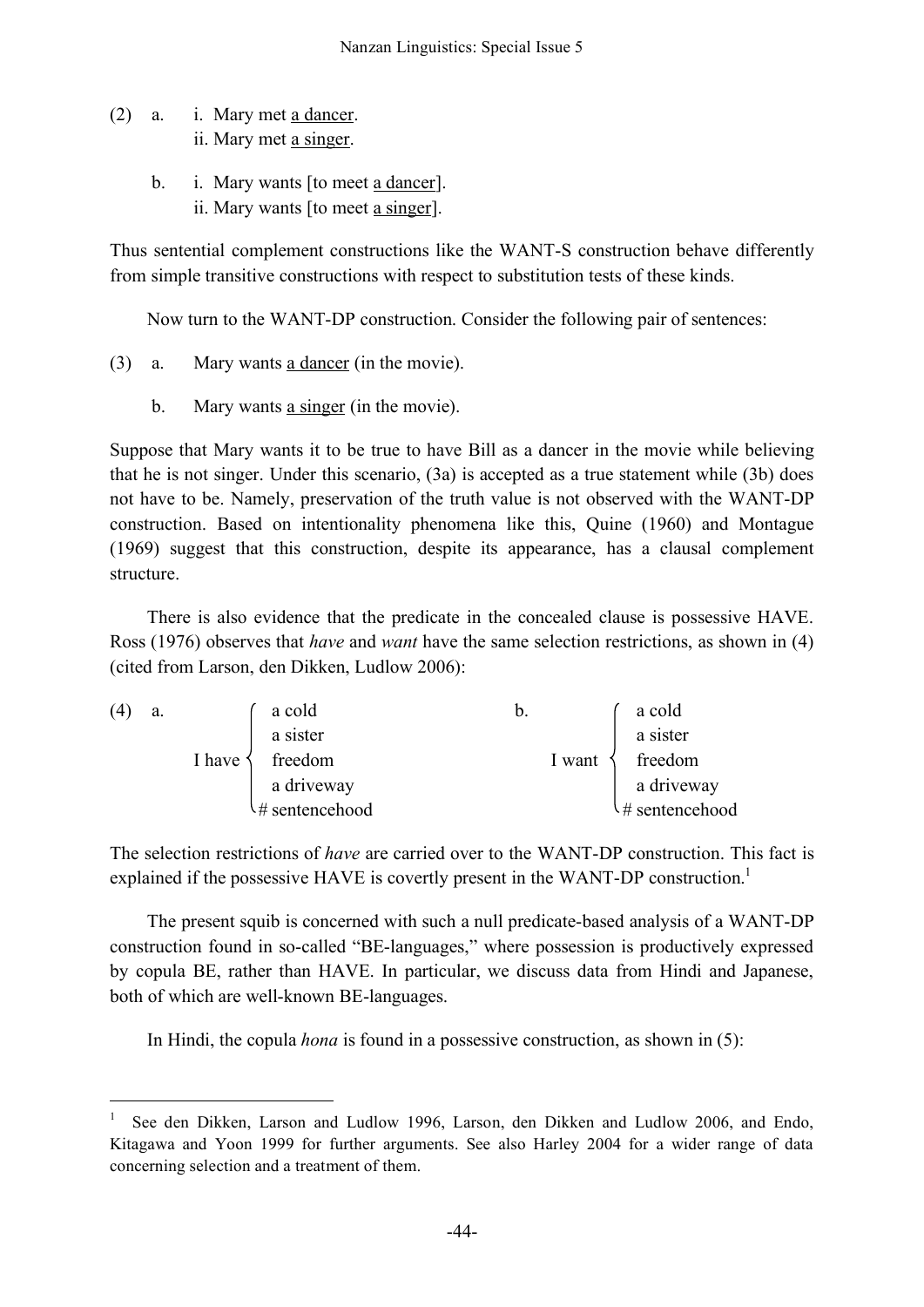(5) Mer-i ek gaaDii thii. I-GEN one car be.PST 'I had a car.'

The possessor argument occurring in possessive constructions of the relevant sort is generally marked with genitive. <sup>2</sup> Note also that Hindi allows a WANT*-*DP construction. The experiencer argument is realized as dative, as in  $(6a)$ .<sup>3</sup> One may ask whether the latter construction can be analyzed in terms of a phonetically null BE in a way parallel to what is happening in the English WANT-DP construction. Such an analysis would propose that (6a) be analyzed as in (6b), where the null possessive copula is referred to as  $\varnothing_{\text{BE}}$ .

- (6) a. Mujh-ko ek gaaDii caahiye thii. I-DAT one car want be.PST 'I wanted/needed one car'
	- b. Mujh-ko [ek gaaDii  $\varnothing_{BE}$ ] caahiye thii. I-DAT one car want be.PST

The significance of the question of whether this type of analysis is empirically correct or not becomes clearer when we consider a recent understanding of the relationship between HAVE and BE. According to the influential Freeze-Kayne approach to possessives (Freeze 1992, Kayne 1993), HAVE is decomposed into BE and P(re- or postposition). HAVE being allowed to be null entails that its subcomponents are allowed to be null. If this reasoning is valid, it is expected that the WANT-DP construction in Hindi behaves as though it has a complement clause whose main predicate is null BE. In what follows, we address one empirical puzzle that may arise with this 'null BE' analysis of the Hindi WANT-DP construction. The puzzle is concerned with object agreement. The facts that we will observe in the following section make it look rather difficult to maintain the 'null BE' hypothesis. Nevertheless, we will argue that there is a way to accommodate the relevant facts while preserving the core insight of the hypothesis in question. The proposal relies on a recent view of Hindi restructuring, proposed by Bhatt (2005) (cf. Boeckx 2004). It is argued that the complement in the WANT-DP construction, though it is clausal, is smaller than that in the WANT-S construction. We will also discuss the Japanese WANT-DP construction, which poses virtually the same theoretical issue as its Hindi counterpart does. We will show that the

 $2$  This is an oversimplified picture. The possessor argument may be realized as a PP (see Freeze 1992). We focus here on the genitive construction. For issues on the case of possessor or experiencer arguments, see Sanyal (2007) (for Hindi, Bengali and English) and Menon (2007) (for Malayalam).

See Chaturvedi (2006) and Sanyal (2007) for discussions of experiencer (and possessor) constructions in Indo-Aryan languages. Although we assume that the experiencer argument of the WANT-DP construction, as well as the possessor argument of the possessive construction, is the external argument of a clause, this is not an uncontroversial assumption; see Jayaseelan 2004 and Amritavalli 2004 for relevant discussions based on Dravidian data.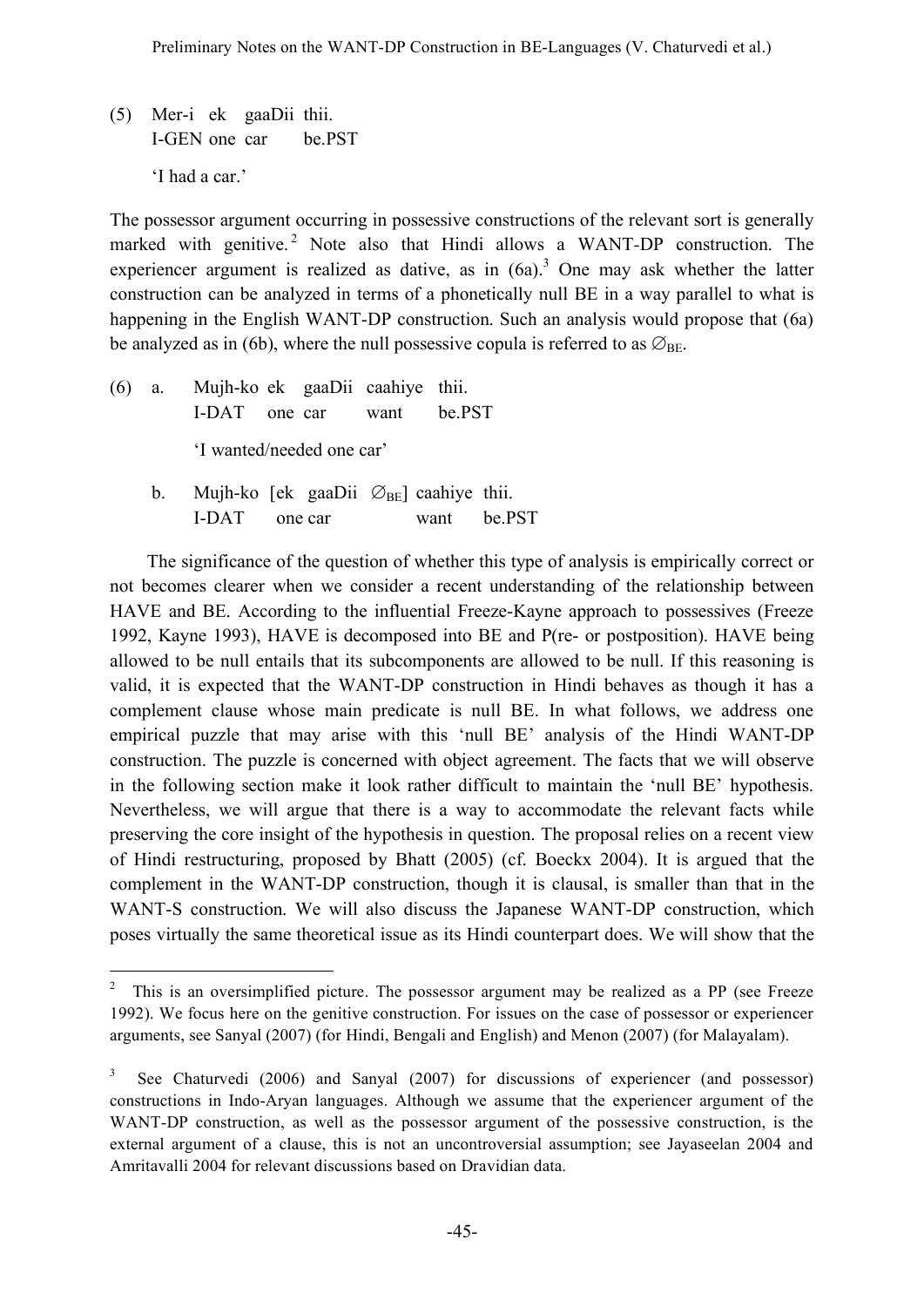device that we introduce to account for the Hindi fact works for the Japanese fact, too.

This paper is structured as follows: Section 2 presents the data illustrating the puzzle mentioned above. Section 3 proposes a possible solution to it. Section 4 examines the possessive and WANT-DP constructions in Japanese. Section 4 concludes the paper.

## **2. The Puzzle**

Let us begin by looking at the following pair of sentences (cited from Bhatt 2005), which shows that, in Hindi, when the underlying subject is marked with oblique and the object bears no case marker, the predicate must agree with the object (7a). Default agreement (i.e. [3MSG]) is simply not allowed (7b).

| a.      | Rahul-ne kitaab parh-ii                                  |        |                                      | thii.                                    | (object agreement)  |
|---------|----------------------------------------------------------|--------|--------------------------------------|------------------------------------------|---------------------|
|         |                                                          |        | Rahul-ERG book.F read-PFV.F be.PST.F |                                          |                     |
|         | 'Rahul read the book.'                                   |        |                                      |                                          |                     |
| $b_{-}$ | *Rahul-ne                                                | kitaab | parh-aa                              | thaa.                                    | (default agreement) |
|         |                                                          |        |                                      | Rahul-ERG book.F read-PFV.MSG be.PST.MSG |                     |
|         | Let us add examples of a simple possessive construction. |        |                                      |                                          |                     |

| (8) | а. |                  |                | Mer-i do gaaRiyaan thiin.    |  | (object agreement)  |
|-----|----|------------------|----------------|------------------------------|--|---------------------|
|     |    |                  | I-GEN two cars | be.PST.PL                    |  |                     |
|     |    | I had two cars.' |                |                              |  |                     |
|     |    |                  |                | b. *Mer-i do gaaRiyaan thii. |  | (default agreement) |

Again, object-verb agreement (for number in this particular instance) is obligatory.

I-GEN two cars be.PST.SG

Default agreement becomes possible when the matrix verb takes a clausal complement, as Bhatt (2005) observes.

| (9) | a.      |                              |  | Ram-ne [kitaab parh-nii] chaah-ii. |                                        | (LDA)               |  |  |
|-----|---------|------------------------------|--|------------------------------------|----------------------------------------|---------------------|--|--|
|     |         |                              |  |                                    | Ram-ERG book.F read-INF.F want-PFV.FSG |                     |  |  |
|     |         | 'Ram wanted to read a book.' |  |                                    |                                        |                     |  |  |
|     | $b_{-}$ |                              |  | Ram-ne [kitaab parh-naa] chaah-aa. |                                        | (default agreement) |  |  |
|     |         |                              |  |                                    | Ram-ERG book.F read-INF.M want-PFV MSG |                     |  |  |

In (9a), *chaah* 'want' occurs with a clause headed by an infinitive marker and agrees long distance with the object in the embedded clause with respect to gender and number. Note that long distance agreement (LDA) of this kind is optional, i.e. it does not have to take place, as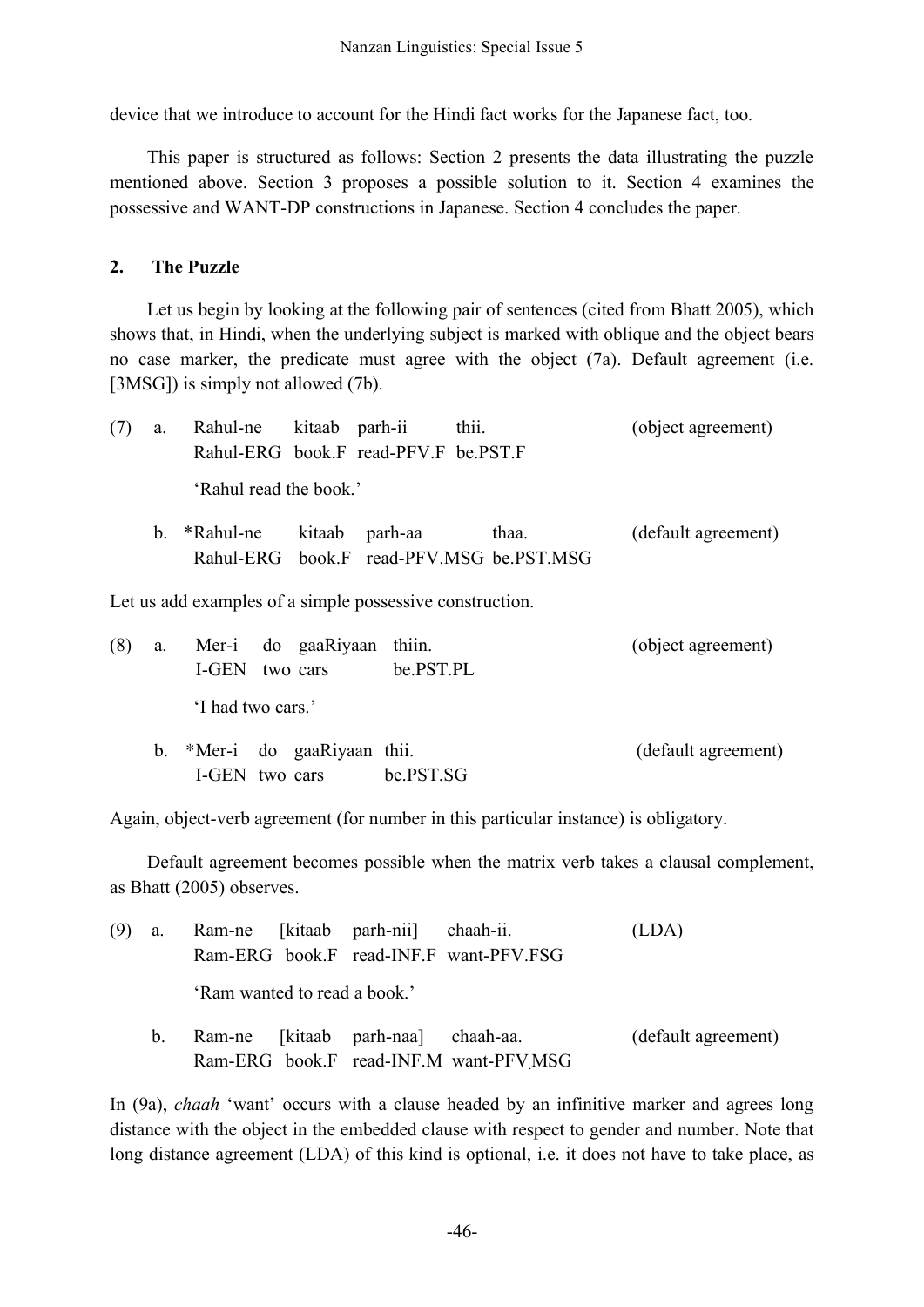in (9b) (Bhatt 2005).

All things being equal, the 'null BE' hypothesis predicts that default agreement is allowed as an option in the WANT-DP construction because under the analysis, there is a hidden clause embedded under WANT.<sup>4</sup> In reality, however, default agreement is not possible in this environment. The pair given in (10) illustrates the fact:

- (10) a. Mujh-ko ek gaaDii caahiye thii. I-DAT one car.F want be.PST.F 'I wanted a car.'
	- b. \*Mujh-ko ek gaaDii caahiye thaa. I-DAT one car.F want be.PST.MSG

Obviously, the attested pattern of agreement *is* something we may expect if the Hindi WANT-DP construction, unlike the English counterpart, does *not* have a concealed clausal complement. For this reason, the data given above may pose a problem for the 'null BE' hypothesis. Namely, the data point may suggest that the 'null BE' analysis of the WANT-DP construction does not apply to BE-languages like Hindi, a surprising conclusion from a Freeze-Kayne perspective.

## **3. A Preliminary Solution**

This section aims to propose a solution to the puzzle discussed above, though we will not attempt to provide a full analysis of the possessive construction or the WANT-DP construction. Accepting the core proposal of Bhatt 2005, we make the following assumptions about object agreement (cf. Boeckx 2004):

- (11) (i) Object agreement takes place when the local T successfully enters into a checking relation with an object DP for φ-features. (The exact mechanism of checking is left open: it may be via a long distance agreement operation like Agree or via covert or overt phrasal movement of the object to the local domain of the agreeing head<sup>5</sup>);
	- (ii) Default agreement arises when such feature checking fails;
	- (iii) PRO blocks feature checking when it intervenes between the agreeing head and a DP; and
	- (iv) NP-traces do not count as interveners.

With these assumptions made, the unacceptability of the simple ergative sentence in (7),

 <sup>4</sup> All things may not be equal here. Notice that the form of WANT used in (6)/(10), namely *caahiye*, is different from the one used in (9). We eventually claim that a certain difference between *caahiye* and *caah* causes the puzzle under discussion.

 $5$  See Chandra 2006 for relevant discussion.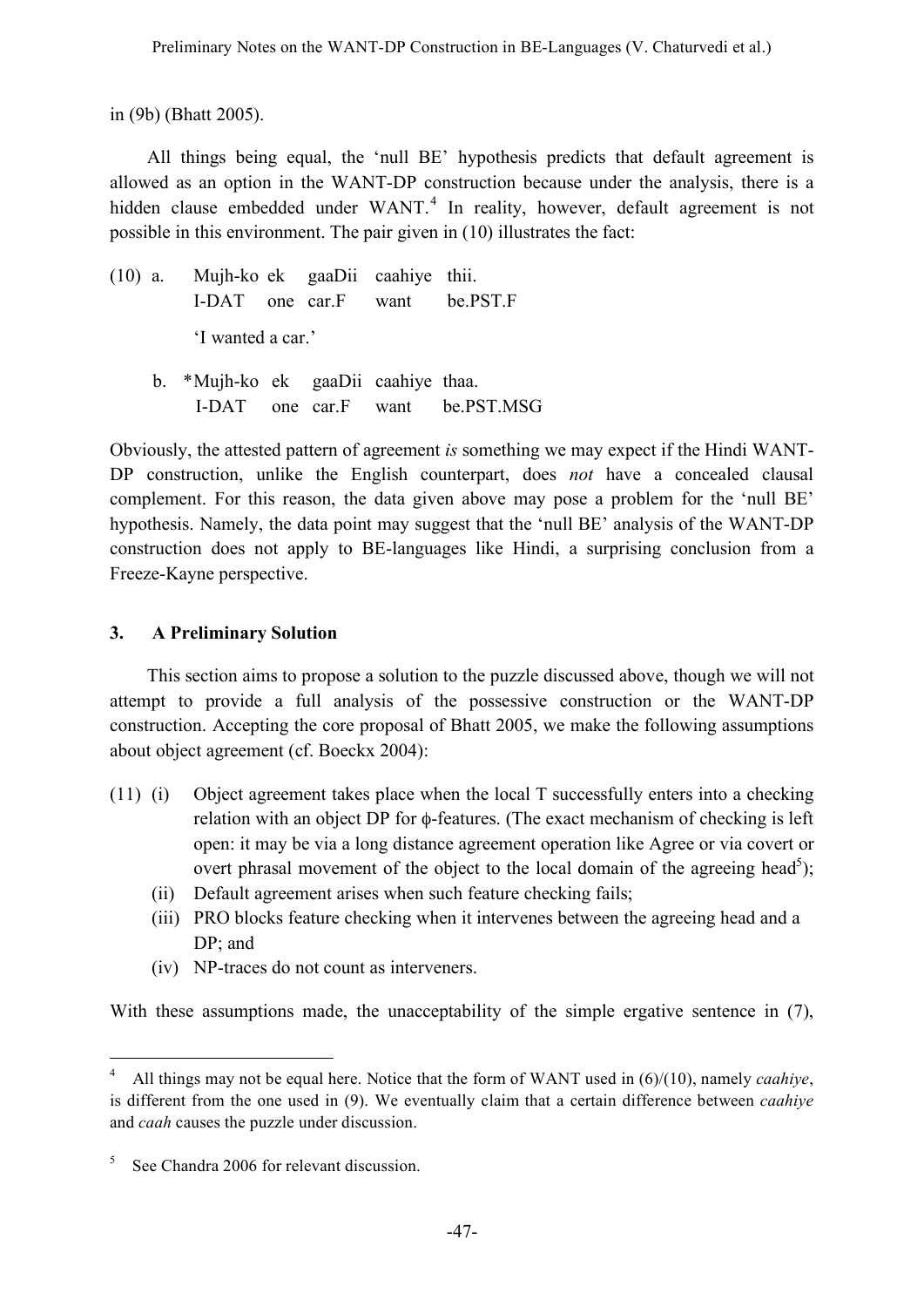repeated as (12), can be accounted for. There is no PRO and therefore the association of T and the embedded object DP does not fail. Hence, default agreement is not allowed:<sup>6</sup>

(12) \*Rahul-ne kitaab parh-aa thaa. Rahul-ERG book.F read-PFV.MSG be-PST.MSG

In this analysis, the ergative subject raises to Spec TP from a predicate-internal position, which makes it possible for the object DP to enter into a φ-feature checking relation with T under the assumption about the invisibility of NP-traces.

The remarkable difference between local and long distance agreement with respect to their optionality is accounted for in the following manner: According to Bhatt, the optionality of LDA is reduced to the optionality of restructuring. He proposes that in the WANT-S construction, the PRO subject of the embedded nonfinite clause in sentences like those in (9), repeated as (13), may or may not show up:

| $(13)$ a.   | Ram-ne [kitaab parh-nii] chaah-ii.<br>Ram-ERG book.F read-INF.F want-PFV.FSG |  |  | (LDA)               |  |  |
|-------------|------------------------------------------------------------------------------|--|--|---------------------|--|--|
|             | 'Ram wanted to read a book.'                                                 |  |  |                     |  |  |
| $b_{\cdot}$ | Ram-ne [kitaab parh-naa] chaah-aa.<br>Ram-ERG book.F read-INF.M want-PFVMSG  |  |  | (default agreement) |  |  |

*Chaah* 'want,' like other potentially restructuring predicates, may take a restructuring complement or a non-restructuring complement. For Bhatt, a *v*P with a PRO subject occurs in Hindi non-restructuring complements while a *v*P without it occurs in their restructuring counterparts (cf. Wurmbrand 2001). Due to the optionality of restructuring, i.e. the optionality of PRO, default agreement is possible in the WANT-S construction. (13a) and (13b) are assigned the structures in (14a) and (14b), respectively:

|  |                                        |  | $(14)$ a. Ram-ne $[[v]$ kitaab parh]-nii chaah-ii. |  |                                | (LDA)                                                                   |
|--|----------------------------------------|--|----------------------------------------------------|--|--------------------------------|-------------------------------------------------------------------------|
|  | Ram-ERG book.F read-INF.F want-PFV.FSG |  |                                                    |  |                                |                                                                         |
|  |                                        |  |                                                    |  |                                | b. Ram-ne $[\int_{v}$ PRO kitaab parh aal chaah-aa. (default agreement) |
|  | Ram-ERG                                |  |                                                    |  | book.F read-INF.M want-PFV.MSG |                                                                         |

In (14b), PRO prevents the matrix T from agreeing with 'book'.

Now let us turn to the absence of default agreement in the WANT-DP construction. We assume that the clause structure of the possessive construction contains *v* on top of BE and

See Bhatt 2005 for more details of the system, which departs from Chomsky's (2000) in several respects; e.g. dissociation of case licensing and agreement licensing, the elimination of the activity condition for Agree, and so on.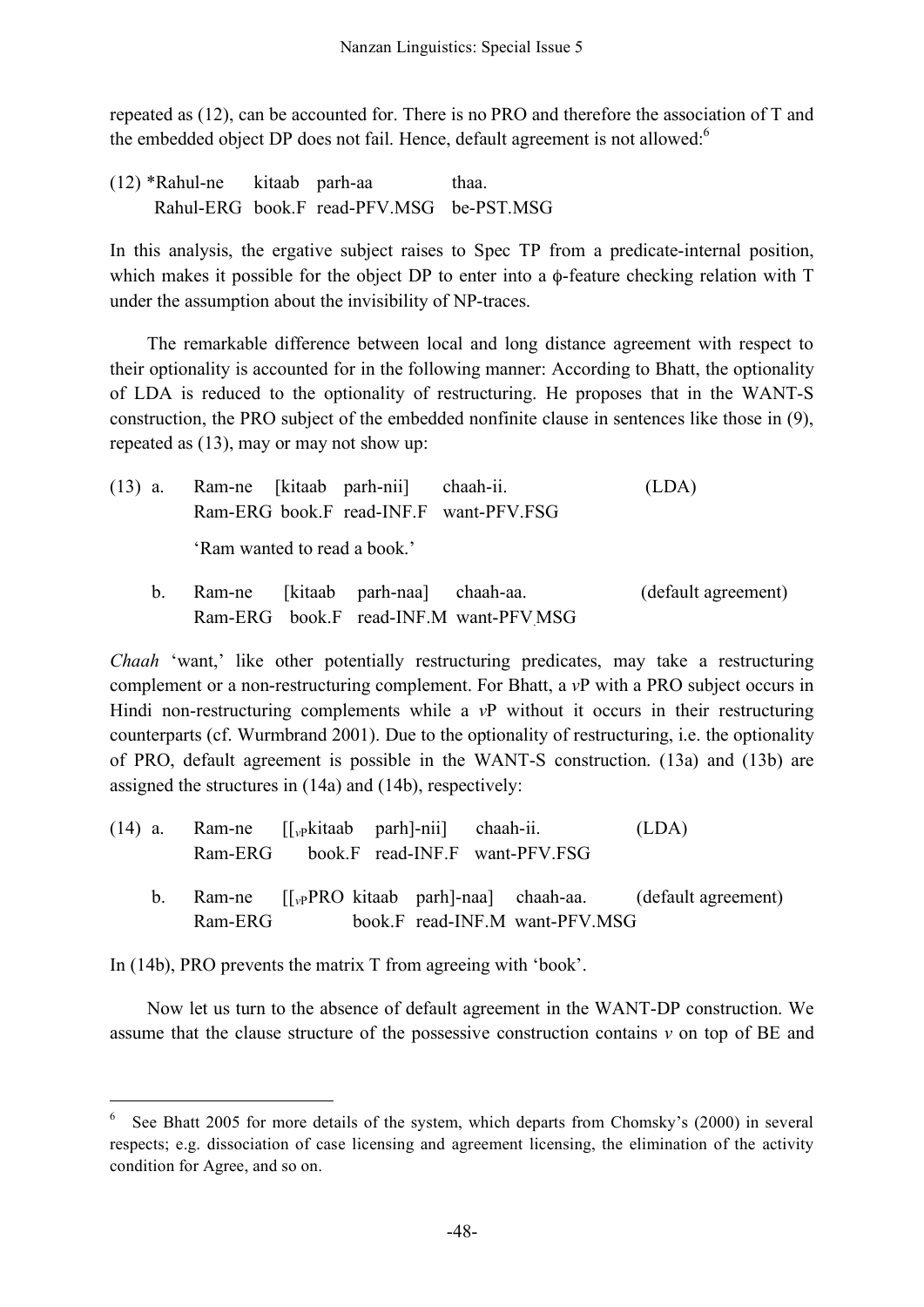that the possessor argument is introduced in the specifier of *v*:  $\lceil v \rceil$  possessor  $\lceil v \rceil$  possessee BE] *v*].<sup>7</sup> Notice that we cannot apply Bhatt's analysis of the WANT-S construction to the WANT-DP construction as it stands. This is because "LDA" in the latter construction is not optional, i.e. default agreement is barred. If *caahiye* 'want,' which occurs in the WANT-DP construction, is no different from *chaah* regarding the complement structure*,* the present analysis would predict that object agreement should be optional, contrary to fact. (10b) is repeated below as (15).

(15) \*Mujh-ko ek gaaDii caahiye thaa. (default agreement) I-DAT one car.F want be.PST.MSG 'I wanted a car.'

To avoid this, we propose that *caahiye*, unlike regular potential restructuring predicates, selects VP, not a complement containing *v*P. In other words, we claim that the predicate's complement is the projection of the null BE. The ban on default agreement in the WANT-DP construction then is reduced to VP-complementation of *caahiye*. This selectional property of *caahiye* eliminates the possibility of a PRO subject appearing in the complement, because it lacks the specifier of *v*P in which the PRO subject would be introduced. Hence there is no chance for PRO to block the T-DP dependency. If Bhatt's analysis of the optionality of restructuring is correct, it makes sense that the WANT-DP construction always undergoes "restructuring"; it always lacks PRO in its complement. The proposed analysis needs to be considered preliminary, though, because quite a few issues on the syntax of the constructions discussed above are left unsettled, e.g. how case is assigned to argument DPs in the WANT-DP construction as well as in the possessive construction. The only point we are making here is that the absence of default agreement in the WANT-DP construction ceases to be a problem for its null BE analysis, if we hypothesize that the hidden complement clause of *caahiye* 'want' is always VP, smaller than what regular restructuring complements are in Bhatt's (2005) theory.

# **4. A Short Note on the Null BE under WANT in Japanese**

Having examined the WANT-DP construction in Hindi, let us discuss the same construction from another BE-language, namely Japanese. According to Kishimoto (2000), the Japanese possessive construction with an overt copula displays definiteness restrictions of some sort.<sup>8</sup> Kishimoto's observation can be illustrated by the examples in (16) and (17):

Cf. Harley 2002 for a different approach.

<sup>&</sup>lt;sup>8</sup> Possessive BE in Japanese displays animacy agreement with object noun phrases. Since WANT does not display such agreement overtly, we are not able to compare Japanese animacy restrictions with Hindi object agreement facts. See Kishimoto (2000) and references cited therein.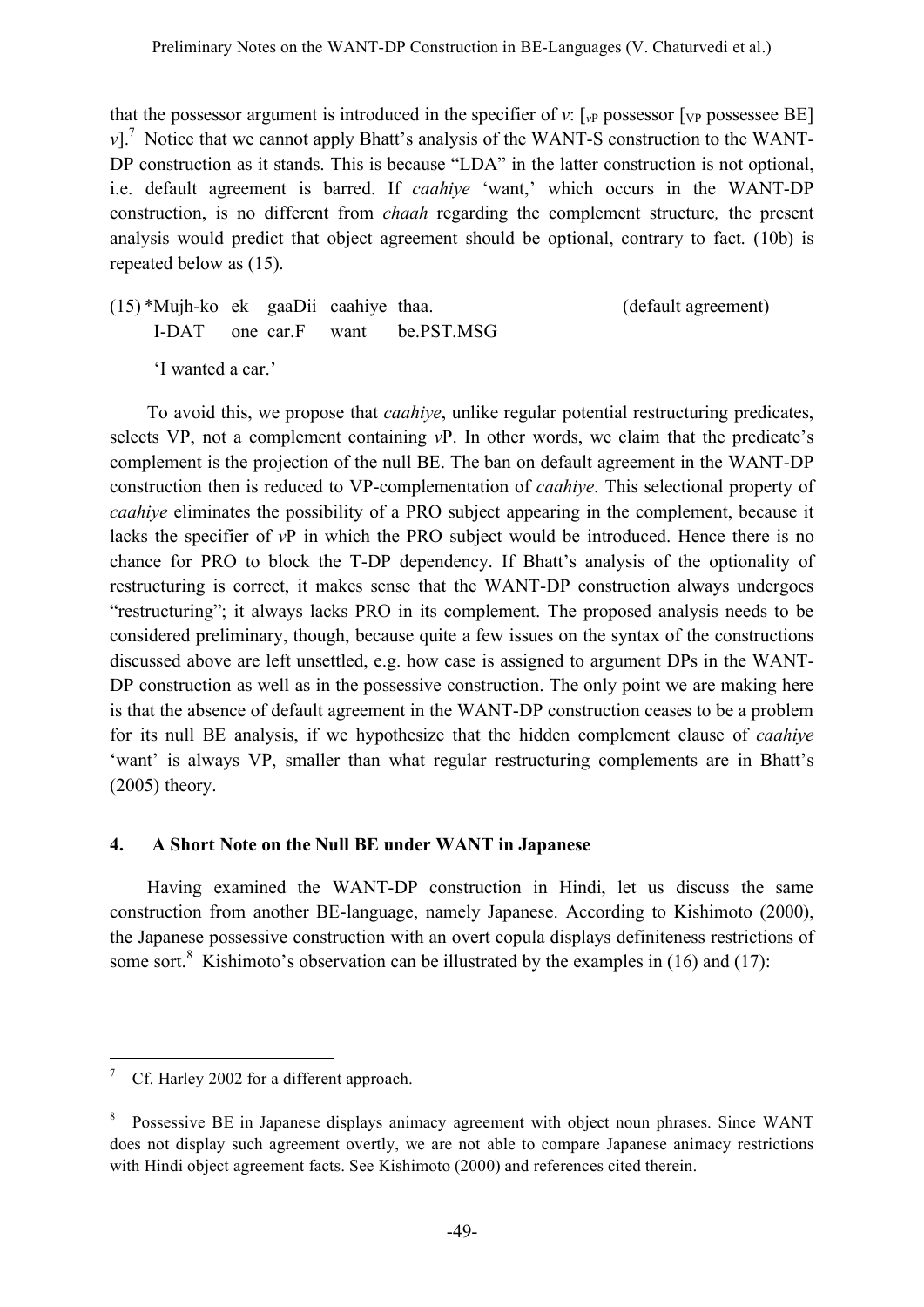- (16) a. watasi-ni (takusan-no) bessoo-ga aru. I-DAT many-GEN second.house-NOM be.PRS 'I have {a second house/ (many) second houses}.'
	- b. \*watasi-ni hotondo-no/subete-no bessoo-ga aru. I-DAT most-GEN/ all-GEN second.house-NOM be.PRS 'I have {most of, all} the second houses.'
- (17) a. \*Taro-wa [[watasi-ni aru] bessoo]-o sagasita. Taro-TOP I-DAT be.PRS second.house-ACC looked.for 'Taro looked for the second house that I have.'
	- b. Taro-wa [[bessoo-ga aru] hito]-o sagasita. Taro-TOP second.house-NOM be.PRS person-ACC looked.for 'Taro looked for the person who has a second house.'
- cf. c. Taro-wa watasi-no besso-o sagasita. Taro-TOP I-GEN second.house-ACC looked.for

'Taro looked for the second house that I have.'

All the versions of (16b) have definite noun phrases in the object position. The intended meaning is: most (or all) of the members of the set of second houses that is prominent in discourse are owned by the speaker. They are all worse than the versions of (16a), where the object is indefinite. The examples in (17a-b) both contain a relative clause. While (17b) is acceptable, (17a), which is intended to mean what the acceptable example in (17c) means, is not. Kishimoto observes that examples like (17a) are unacceptable because the gap in the relative clause, which is interpreted as an individual variable and therefore definite, is in the object position of the possessive construction. Such an effect does not show up in (17b), where the gap is in the subject position. Thus, the possessive construction imposes definiteness restrictions on noun phrases appearing in its object position.

Now observe that the Japanese WANT-DP construction does not display definiteness effects. *Hosii* 'want' is a transitive adjective that takes an experiencer subject and (superficially) a theme object.

(18) a. watasi-wa bessoo-ga hosii. I-TOP second.house-NOM want.PRS 'I want a second house.'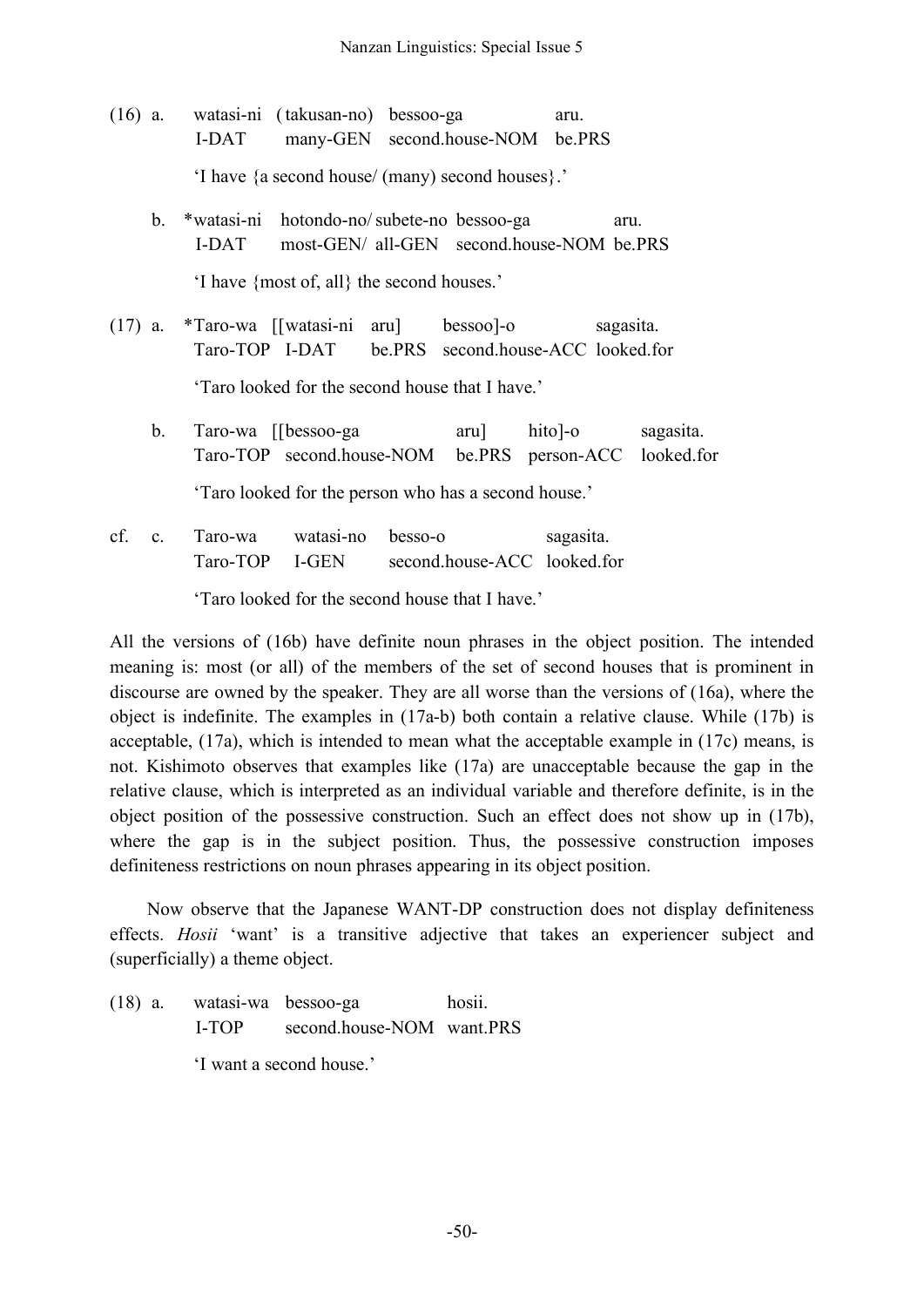b. watasi-wa hotondo-no/subete-no bessoo-ga hosii. I-TOP most-GEN/ all-GEN second.house-NOM want.PRS

'I want {most of, all} the second houses.'

(18a) is a straightforward WANT-DP construction with a bare object noun phrase. (18b), with a definite noun phrase in object position, is acceptable under the interpretation: the speaker wants it to be the case for most (or all) of the members of the set of second houses prominent in discourse to be owned by him or her. Thus, the WANT-DP construction is contrasted with the possessive construction with respect to the definiteness effect. The same holds for the effect with relativization. Compare the following example with the unacceptable example given in (17a):

(19) Taro-wa [[watasi-ga hosii] bessoo]-o sagasita. Taro-TOP I-NOM be.PRS second.house-ACC looked.for

'Taro looked for the second house that I wanted.'

Among the interpretations that the example has, the one relevant to the current discussion is: there is a particular second house x such that the speaker wanted to own x and Taro looked for x. Thus the surface object of WANT is allowed to be definite while that of BE is not.

It should be noted here that the discrepancy between the simple possessive construction and the WANT-DP construction with respect to definiteness restrictions poses virtually the same issue as the one we have seen with Hindi object agreement. That is, why is it the case that the WANT-DP construction does *not* behave in the same way as the possessive construction? We will show that we can use the 'bare VP complementation' analysis proposed for the Hindi data to answer this question.

Belletti (1988) proposes an analysis of the definiteness effect, which has been influential in the literature. She argues that noun phrases assigned what she calls "partitive case" must have an indefinite interpretation. Extending Belletti's idea, Lasnik (1995) proposes that the associate NP of *there*-existential constructions receives partitive case by being in a spec-head relation with the Agr to which *be* moves into. These processes take place in covert syntax, Lasnik assumes. Proposing that the copula is a partitive case assigner, he analyzes *there is a unicorn in the garden* as in (20):

(20)  $\lbrack \lbrack \rbrack$  [TP there  $\ldots \lbrack \lbrack \rbrack$  a unicorn BE-Agr  $\lbrack \rbrack$  [t<sub>BE</sub>  $\lbrack \rbrack$ sc t<sub>a unicorn</sub>  $\lbrack \rbrack$  pp in the garden]]]]]

It is not implausible to apply the Belletti-Lasnik type analysis to the Japanese case by assuming that  $\nu$  in the possessive clause plays the same role as Agr in Lasnik's system. If BE raises to *v* to license its possessee argument, the derivation of a simple possessive sentence like the one given in (16a) proceeds in the way illustrated in (21).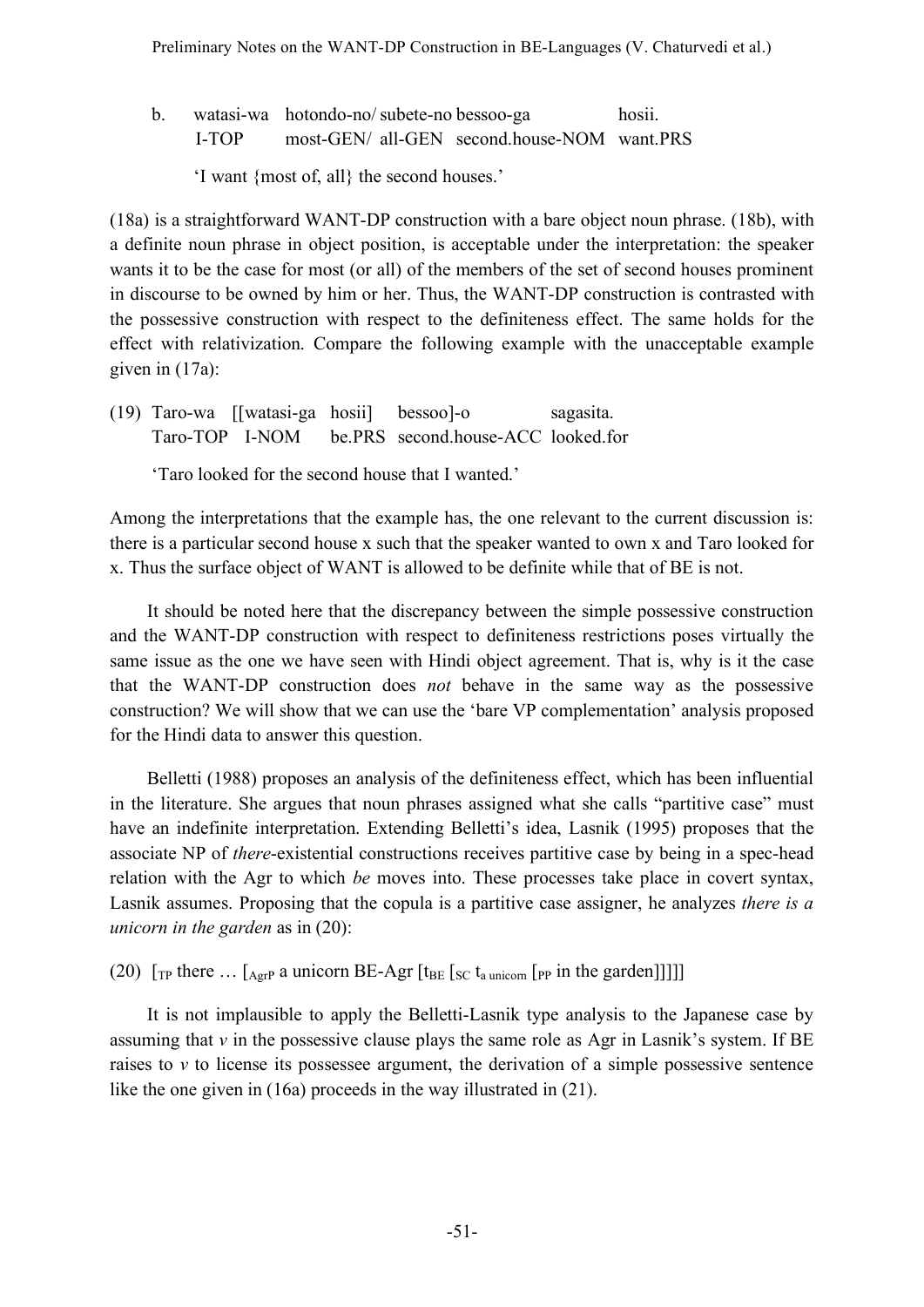

(We adopt the hypothesis that dative case is assigned by *v*; see Ura 2000 and references cited therein.) The possessive BE *aru* covertly adjoins to the local *v* and assigns partitive case to the outer specifier of *v* occupied by the possessee *(takusan-no) bessoo-ga* '(many) second house-NOM,' which has been raised out of the VP.

One consequence of the Belletti-Lasnik style analysis of the possessive construction is that when  $\nu$  is absent from the structure, the case of the possessee DP would not be licensed by partitive case checking. Recall now that our analysis of the lack of the default agreement pattern in the Hindi WANT-DP construction claims that *caahiye* 'want' always take a VP complement. If this option is at least allowed for the Japanese WANT *hosii* as well, the lack of definiteness restrictions in the Japanese construction can be understood as a consequence of the interaction of the structure without *v* and the system of partitive case checking. No *v*projection entails no partitive case assignment. That is, we propose a structure of the following kind for the Japanese WANT-DP construction:

(22) 
$$
[\text{TP} \left[ \text{APwatasi-ga } \left[ \text{VP} \frac{\text{subete-no } \text{bessoo-ga}}{\text{as good } \text{fobs}} \right] \right]
$$
  $[\text{NOM} \left[ \text{all} \right]$   $[\text{second houses-NOM} \left[ \text{want} \right]$ 

A remaining question is how the nominative noun phrase can have its case licensed. Here we can assume that the adjective *hosii* assigns nominative case to the embedded object long distance (cf. Tada 1992, among others) or that T can assign nominative case to it (cf. Takezawa 1987, among others). <sup>9</sup> The choice between them does not directly concern us here.

### **5. Conclusion**

This paper examined a 'biclausal structure' approach to the WANT-DP construction and discussed agreement facts in Hindi and facts pertaining to definiteness restrictions in Japanese. These properties of the WANT-DP construction are unexpected under its biclausal analysis

 <sup>9</sup> Endo, Kitagawa and Yoon (1999), who propose to analyze the WANT-DP construction in terms of a null possessive predicate, observe that the dative possessor may occur with a null BE under the *hosii* construction. If this is correct, it means that the desiderative adjective allows its complement to be a *v*P as well as VP under the current analysis. What should be noted is that this possibility does not undermine the proposed explanation of the lack of definiteness restrictions, since all the present analysis has to say is that *hosii* may take a VP-complement.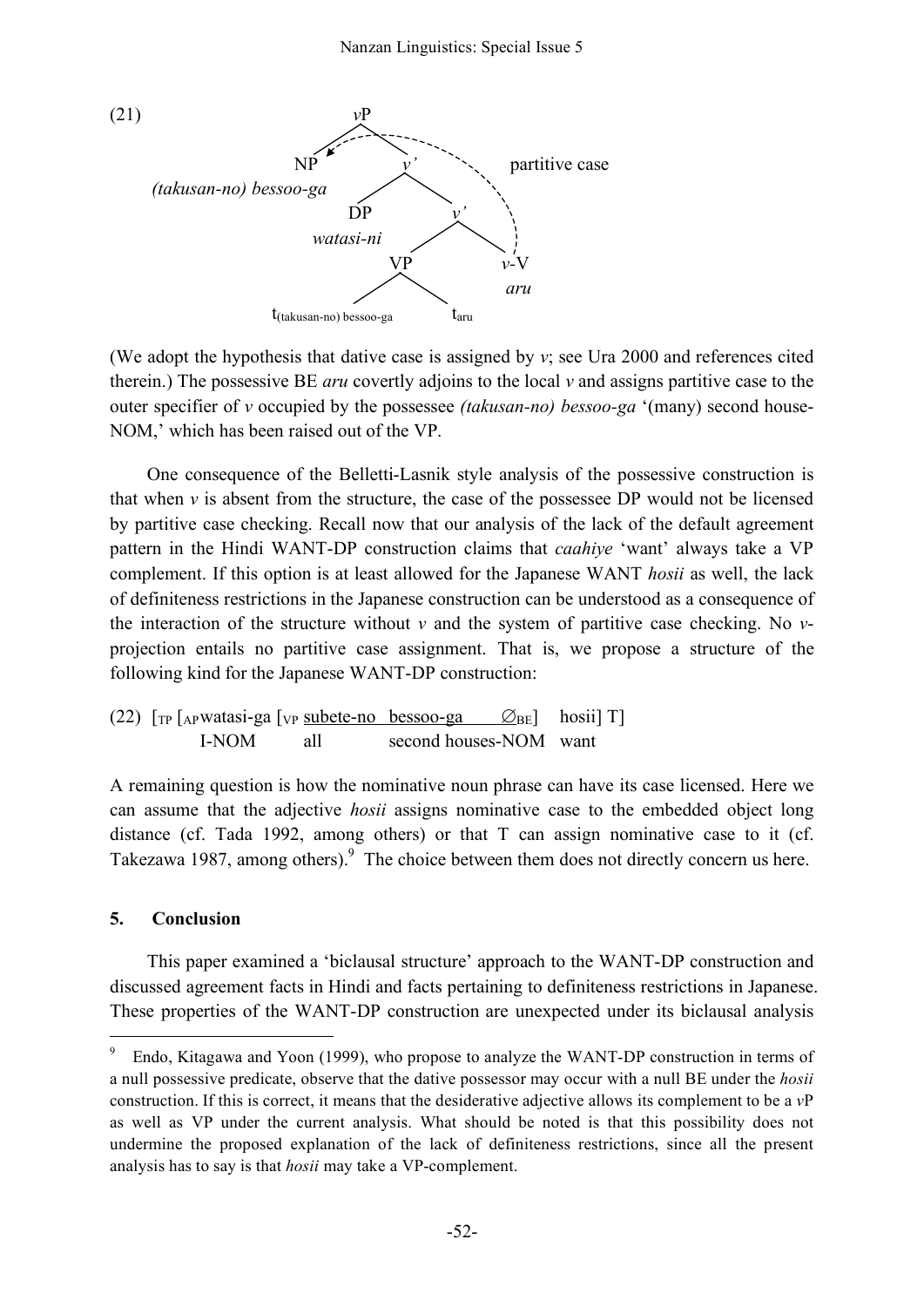and therefore pose a potential problem for the Freeze-Kayne type approach to HAVE and BE; there is no a priori reason to believe that while null HAVE can occur in the complement of WANT in HAVE-languages, null BE cannot in BE-languages. We suggested one possible way to maintain the 'null BE' analysis of the WANT-DP construction.

#### **References**

Amritavalli, R. (2004) "Experiencer Datives in Kannada," in P. Bhaskararao and K.V. Subbarao, eds., *Non-nominative Subjects Volume* 1, John Benjamins, Amsterdam, 1-24.

Belletti, Adriana (1988) "The Case of Unaccusatives," *Linguistic Inquiry* 19, 1-39.

- Bhatt, Rajesh (2005) "Long Distance Agreement in Hindi-Urdu," *Natural Language and Linguistic Theory* 23, 757-807.
- Boeckx, Cedric (2004) "Long-distance Agreement in Hindi: Some Theoretical Implications," *Studia Linguistica* 58, 23-36.
- Chandra, Pritha (2006) "Defective Intervention Effects: Comparing Hindi-Urdu with Tsez," paper presented at the 42nd Annual Meeting of the Chicago Linguistic Society.
- Chaturvedi, Vineet (2006) "Experiencer and Possessor Constructions in Hindi: A Lexical Relational Account," talk given at the Hyderabad-Nanzan Joint Workshop on the Syntax-Semantics Interface, held at Nanzan University, October 21, 2006.
- Chomsky, Noam (2000) "Minimalist Inquiries: The Framework," in R. Martin, D. Michaels, and J. Uriagereka, eds., *Step by Step*, MIT Press, Cambridge, MA, 89-155.
- den Dikken, Marcel, Richard K. Larson, and Peter Ludlow (1996) "Intensional Transitive Verbs and Concealed Complement Clause," *Rivista di Linguistica* 8, 29-46.
- Endo, Yoshio, Yoshihisa Kitagawa, and Jiyoung Yoon (1999) "Smaller Clause," *Proceedings of the Nanzan GLOW*, 73-95.
- Freeze, Ray (1992) "Existentials and Other Locatives," *Language* 68, 553-595.
- Frege, Gottlob (1892) "Über Sinn und Bedeutung," *Zeitschrift für Philosophie und Philosophische Kritik* 100, 25-50. Translated as "On Sense and Reference," in P. Geach and M. Black, eds., 1980, *Translations from the Philosophical Writings of Gottlob Frege,* Blackwell, Oxford, 56-78.
- Harley, Heidi (2002) "Possession and the Double Object Construction," *Yearbook of Linguistic Variation* 2, John Benjamins, Amsterdam, 29-68.
- Harley, Heidi (2004) "Wanting, Having and Getting: A Note on Fodor and Lepore 1998," *Linguistic Inquiry* 35, 255-267.
- Jayaseelan, K.A. (2004) "The Possessor-Experiencer Dative in Malayalam," in P. Bhaskararao and K.V. Subbarao, eds., *Non-nominative Subjects Volume* 1, John Benjamins, Amsterdam, 227- 244.
- Kishimoto, Hideki (2000) "Locational Verbs, Agreement, and Object Shift in Japanese," *Linguistic Review* 17, 53-109.
- Larson, Richard K., Marcel den Dikken, and Peter Ludlow (2006) "Intensional Transitive Verbs and Abstract Clausal Complementation," in T. Kawamura, Y. Suh, and R. K. Larson, eds., *Stony Brook Occasional Papers in Linguistics* 1, Stony Brook University, 57-105.